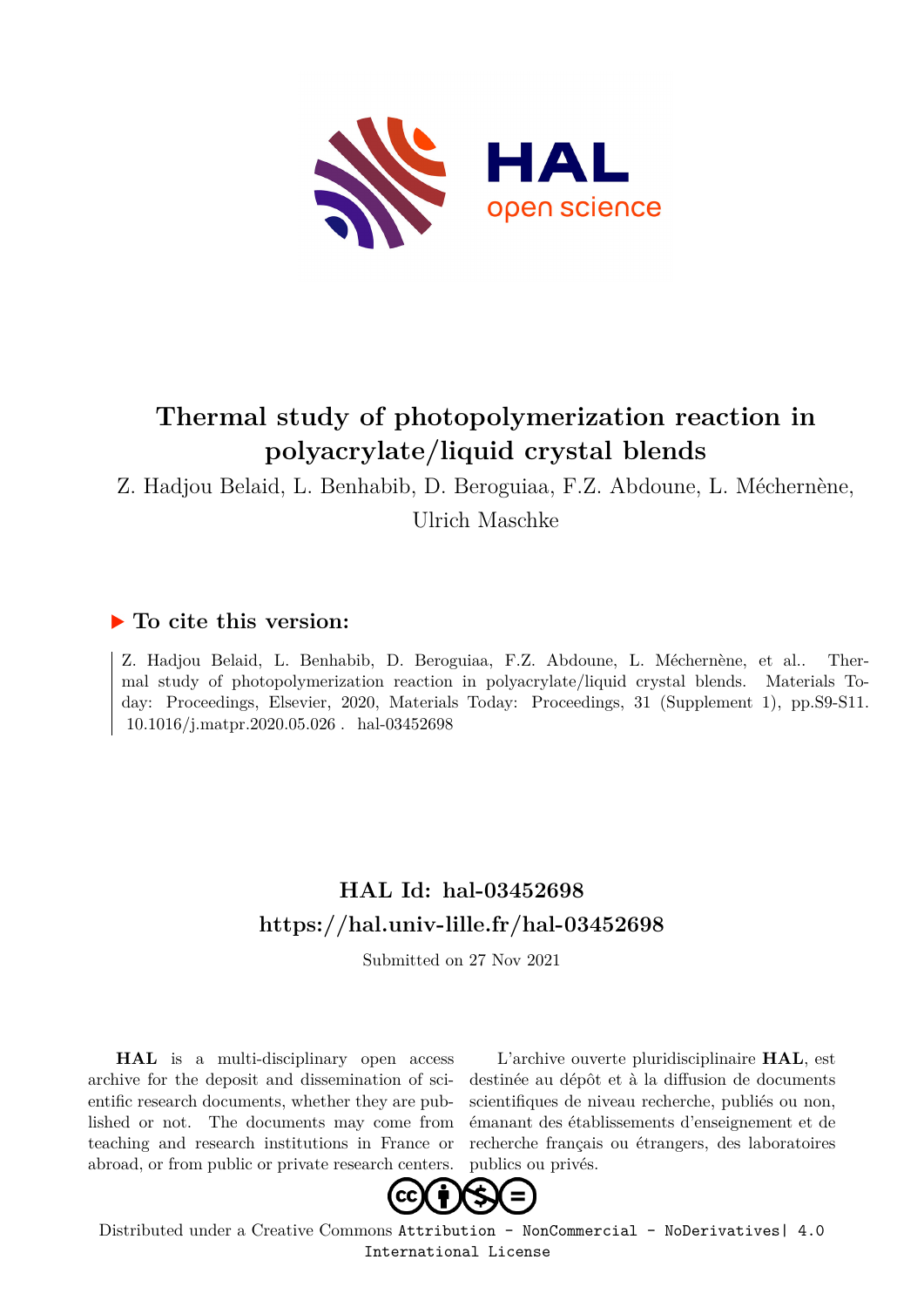### **ARTICLE IN PRESS**

#### [Materials Today: Proceedings xxx \(xxxx\) xxx](https://doi.org/10.1016/j.matpr.2020.05.026)



## Materials Today: Proceedings



journal homepage: [www.elsevier.com/locate/matpr](http://www.elsevier.com/locate/matpr)

## Thermal study of photopolymerization reaction in polyacrylate/liquid crystal blends

### Z. Hadjou Belaid <sup>a,b,</sup>\*, L. Benhabib <sup>a</sup>, D. Beroguiaa <sup>a</sup>, F.Z. Abdoune <sup>a</sup>, L. Méchernène <sup>a</sup>, U. Maschke <sup>b</sup>

<sup>a</sup> Laboratoire de Recherche sur les Macromolécules, Département de Physique, Faculté des Sciences, Université Aboubakr Belkaïd Tlemcen, 13000 Tlemcen, Algeria <sup>b</sup> Unité Matériaux et Transformations (UMET), UMR 8207-CNRS, Bâtiment C6, Université Lille 1 - Sciences et Technologies, 59655 Villeneuve d'Ascq Cedex, France

#### article info

Article history: Received 25 February 2020 Received in revised form 17 April 2020 Accepted 1 May 2020 Available online xxxx

Keywords: Monomers Liquid crystal Ultraviolet irradiation Phase separation Polymerization/crosslinking

#### ABSTRACT

PDLCs composite materials (Polymer Dispersed Liquid Crystal) were elaborated by polymerization induced phase separation under UV-light. Binary systems composed of Tripropyleneglycol diacrylate (TPGDA) monomer and a liquid crystal mixture (E7) were used as starting materials in the process of polymerization/crosslinking leading to a phase separation between polymer and liquid crystal. The time behaviour of the optical transmission of these films was experimentally studied during the period of exposure to UV-light in the absence of external applied fields. The transmission versus time curves of in-situ UV-cured TPGDA/E7 films reveal three regions: A first domain corresponding to a transparent film of the initial TPGDA/E7 mixture before exposure to UV light, a second time domain where the sample exhibits a fast relaxation process just after the beginning of the UV irradiation of the monomer/LC blend and a unusual third domain, characterised by an enhancement of the film transparency at longer relaxation times. This process depends on the conditions of sample preparation and film thickness. In this study, a temperature of a sample has been controlled after, during and before the application of UV light. 2020 The Authors. Published by Elsevier Ltd.

This is an open access article under the CC BY-NC-ND license (https://creativecommons.org/licenses/bync-nd/4.0) Selection and peer-review under responsibility of the scientific committee of the International Conference on Advanced Materials, Nanosciences and Applications & Training school in Spectroscopies for Environment and Nanochemistry.

#### 1. Introduction

The mixtures of polymer and low-molecular-weight liquid crystal (LC) are of immense interest scientifically and technologically due to their potential applications in the domain of electrooptical devices and flat panel displays... [1,2]. In their most common form, PDLC films are made of micron-sized liquid crystalline (LC) domains dispersed in a solid polymer matrix [3,4]. The orientation of the LC molecules inside the domains change upon application of an electrical field, and under certain conditions, the intensity of the transmitted light can be varied between an opaque off-state to a transparent on-state  $[4,5]$ . These systems are generally prepared by a technique of phase separation induced by polymerization/ crosslinking reactions (PIPS) of monomers under irradiation by UV light. In this work, different processes were investigated that take place during the preparation of PDLC films by the phase separation method under UV irradiation. During polymerization/

crosslinking reactions the LC molecules become less miscible with the growing polymer. The length of polymer chains formed increases as polymerization proceeds; then the mixture will separate in two phases, one consisting of the isotropic chemically crosslinked polymeric network and the other consisting of isolated LC domains [6]. Model mixtures were considered to understand the kinetics of polymerization and phase separation which shows unusual relaxation phenomena [7]. In this study of phase separation kinetics, the transmitted light was measured as function of time without applying an electric field, before, during and after the period of UV-light exposure [7,8]. The kinetics of phase separation of the TPGDA/E7 system was obtained by measuring light transmission by the samples during the irradiation process. The temperature of the samples was controlled by an electronic thermal probe which the goal to check the cause of this new phenomenon.

#### 2. Materials and methods

⇑ Corresponding author.

E-mail address: [z\\_hadjou@yahoo.fr](mailto:z_hadjou@yahoo.fr) (Z. Hadjou Belaid).

The liquid crystal used in this work was the LC E7 which represents a mixture of four cyanobiphenylene derivatives.

<https://doi.org/10.1016/j.matpr.2020.05.026>

2214-7853/© 2020 The Authors. Published by Elsevier Ltd. This is an open access article under the CC BY-NC-ND license (https://creativecommons.org/licenses/by-nc-nd/4.0) Selection and peer-review under responsibility of the scientific committee of the International Conference on Advanced Materials, Nanosciences and Applications & Training school in Spectroscopies for Environment and Nanochemistry.

Please cite this article as: Z. Hadjou Belaid, L. Benhabib, D. Beroguiaa et al., Thermal study of photopolymerization reaction in polyacrylate/liquid crystal blends, Materials Today: Proceedings, <https://doi.org/10.1016/j.matpr.2020.05.026>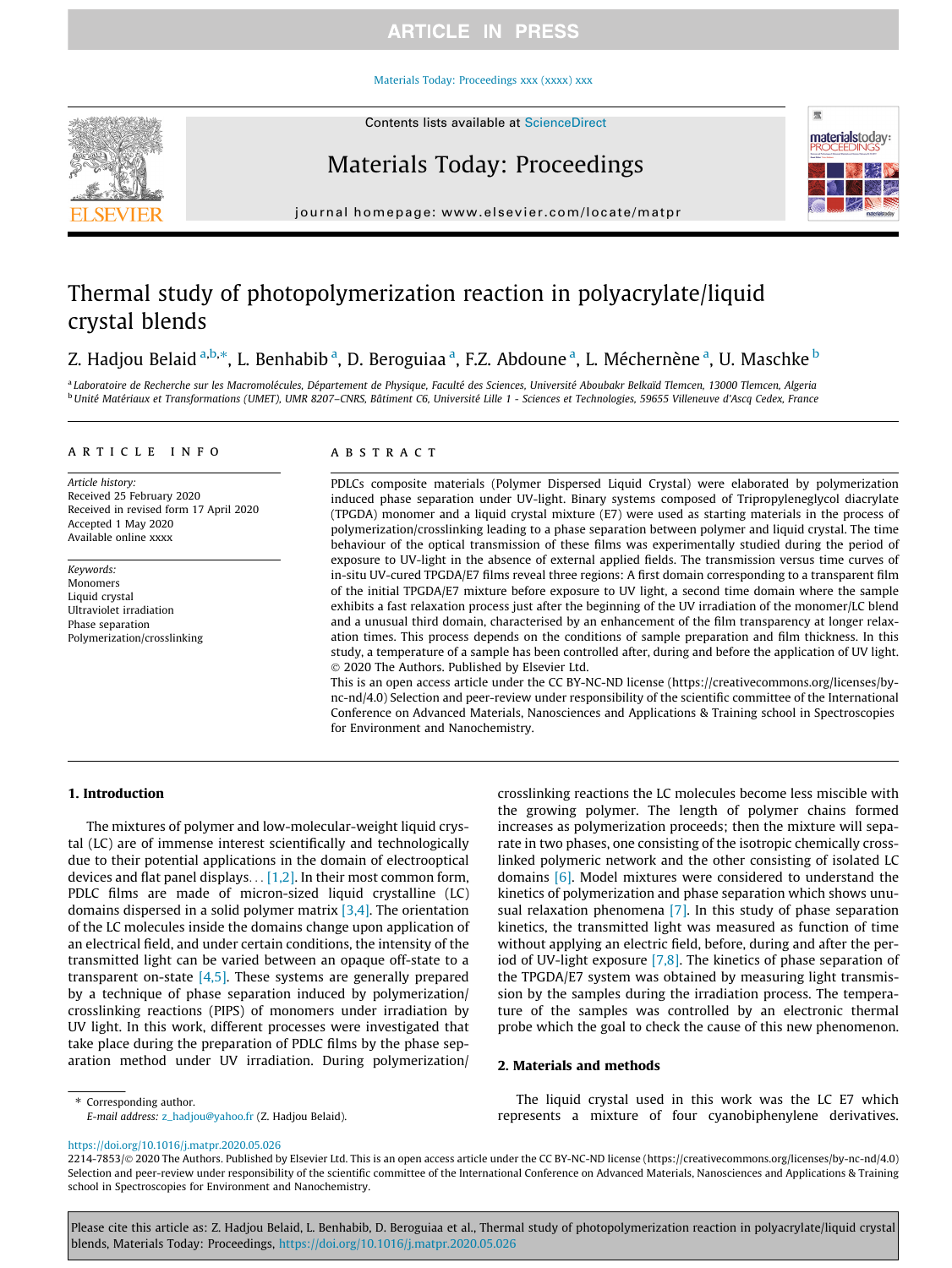Tripropyleneglycoldiacrylate (TPGDA) was used as difunctional monomer from Cray Valley-TOTAL Co., Corp, (France). Initial mixtures containing 30 wt-percent (wt.%) of monomer, 70 wt% of liquid crystal E7 (Merck KGaA, Germany), and 1 wt% (of the weight of the monomer) of a photoinitiator (Lucirin TPO, from BASF) were mixed together for several hours until the mixture became homogeneous. For optical investigations, the initial reactive mixtures were sandwiched between two standard glass plates. A thermal probe fixed between two standard glass plates, is used for measurements of sample temperature. The film thickness of the polymer/LC films was measured by a micrometer calliper (Mitutoyo, uncertainty  $\pm 1 \mu m$ ). A phase separation induced by polymerization/crosslinking processes, were induced by a LC3 irradiation source (from Hamamatsu) [7,8], equipped with a Xenon lamp and an optical fiber. The samples prepared, as mentioned above, were exposed to UV irradiation at distances of 3.5 cm, 2 cm and 1 cm from the end of the optical fiber. The light intensity was kept constant at its highest level, and the exposure time of the samples was varied between 10 s and 60 s by using an automatic shutter. The transmission of unpolarized He-Ne laser light  $(\lambda = 632.8 \text{ nm})$  passing perpendicular through the monomer/LC film was measured as function of time without applying an electrical field.

#### 3. Results and discussion

Fig. 1 show the kinetics of phase separation of the TPGDA/E7 system obtained by measuring the light transmission for samples which were exposed to UV light during 60 s (Fig. 1) and 10 s (Fig. 2). The distances D between the end of the optical fiber and the sample it was around 1 cm. The results indicate that the period of UV exposure of the sample has a significant effect on the evolution of film transmission. The transmission versus time curves of several samples reveal three domains: a first one (from 0 s to 20 s), observed before the application of UV light, is characterized by high transmission values attesting that the films are homogenous. The transmission measurement time in this domain was 20 s.

In the second domain which begins just after the application of UV light, the sample exhibits a fast relaxation process. Since the polymerization rate under UV light is generally quite fast and the subsequent phase separation is also a rapid process (a few ms), the initial growth of LC domains induces a strong light scattering and hence a sharp decrease in the transmission. A third time domain was also observed in the presence of UV radiation,



Fig. 2. Transmission of TPGDA/E7 films exposed to UV-light during 10 s for  $D = 1$  cm.

characterized by an unusual enhancement of the film transparency, at longer relaxation times. If the UV radiation is cut (after 60 s for Fig. 1 and 10 s for Fig. 2), the light transmitted decreases to low values corresponding to opaque PDLC films. The overall duration of our measure was 300 s. When the UV dose increases, the kinetics of phase separation become more fast, and a certain decrease of the transmission values in the final OFF states was observed, depending on film thickness. It is clear that for low-thickness samples  $(3.9 \mu m)$  in Fig. 1) the thermal effect observed in the third time is greater. The thinner the PDLC film is, the warmer it gets and it reaches higher temperatures. For the 5.4  $\mu$ m thickness sample (Fig. 1), the thermal effect is less significant.

The re-enhancement of the transmission values occurring after the sharp decrease of the relaxation curves, as shown in Fig. 2, reveal that an unusual effect takes place. This increase in transmission (the third domain) is due probably to a heating of the films which is more important with increasing UV dose.

In this work, the temperature of sample has been controlled by a thermal probe after, during and before the application of UV light. The study of a temperature of sample TPGDA/E7 under UV light irradiation, from the thermal probe, was showed in Fig. 3. The temperature of the sample presents a peak value in the 10 first seconds.



Fig. 1. Transmission TPGDA/E7 films exposed to UV-light during 60 s for D = 1 cm.

Fig. 3. Temperature of TPGDA/E7 films for three distances 1 cm, 2 cm and 3.5 cm.

Please cite this article as: Z. Hadjou Belaid, L. Benhabib, D. Beroguiaa et al., Thermal study of photopolymerization reaction in polyacrylate/liquid crystal blends, Materials Today: Proceedings, <https://doi.org/10.1016/j.matpr.2020.05.026>